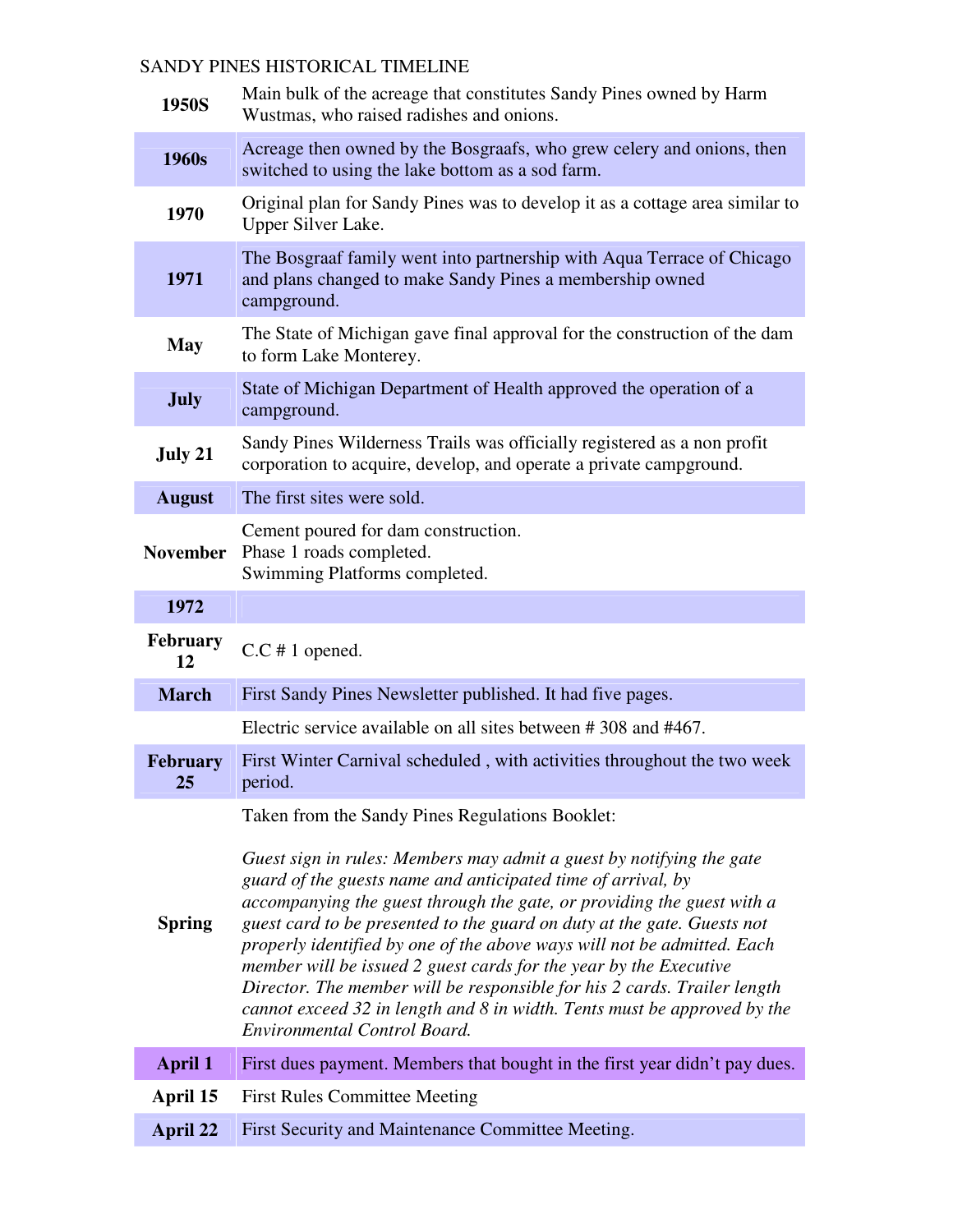| April 29               | <b>First Newsletter Meeting</b>                                                                                                                                                                                            |
|------------------------|----------------------------------------------------------------------------------------------------------------------------------------------------------------------------------------------------------------------------|
|                        | Sales Center located on 28 <sup>th</sup> St, north of the dam, with the Children's Zoo<br>and Animal Farm and playground. The clubhouse of the golf course is<br>also on this location.                                    |
| <b>April</b>           | Dick Freeman was the first Recreation Director.                                                                                                                                                                            |
|                        | Rev. Rodney Westveer oversees the organization of the Chapel Services<br>during the summer months.                                                                                                                         |
| May $13$               | Finance Committee has first meeting.                                                                                                                                                                                       |
|                        | 3 CCs now open.                                                                                                                                                                                                            |
|                        | Electricity available on all sites in Phase 1.                                                                                                                                                                             |
| <b>May</b>             | Activity Building furnished and operational.                                                                                                                                                                               |
|                        | Pavilion completed                                                                                                                                                                                                         |
|                        | Snack Bar and Country Store opened.                                                                                                                                                                                        |
| <b>May 16</b>          | Wedding in the Chapel, performed by Rev. Rodney Westveer. Karmen<br>Wernette and Lawson Worrel were married and the reception was held in<br>the Pavilion.                                                                 |
| May 20                 | <b>General Member Meeting</b>                                                                                                                                                                                              |
| May 28                 | First chapel service at the Chapel in the Round held across the road from<br>the Maintenance Building with Rev. Jack Van Heest speaking.                                                                                   |
| June                   | Electrical gates installed and new membership cards available.                                                                                                                                                             |
| <b>Summer</b>          | Maximum trailer length allowed was 35.                                                                                                                                                                                     |
| <b>August</b>          | Month of August retail net profits reported as \$2,400.00                                                                                                                                                                  |
| <b>September</b><br>29 | Newsletter complains about Park rumors and false information being<br>circulated.                                                                                                                                          |
| <b>November</b><br>11  | First Annual Meeting held. Jerome Walters was elected to replace retiring<br>Ben Bosgraaf. Ted Bosgraaf was President of the Board.                                                                                        |
| 1973                   |                                                                                                                                                                                                                            |
| <b>January</b>         | Pinkerton was hired to oversee Security. Operating costs for the Park was<br>estimated at \$275,000.00 for the calendar year of 1973.                                                                                      |
| March 24               | Membership meeting. Plans for a roofed, outdoor Chapel, costing<br>$$10,000.00$ announced. $$5,000.00$ was donated by the developer,<br>Monterey Pines, and \$1,500.00 had already been collected from chapel<br>services. |
| <b>April 28</b>        | Ground breaking for the Lodge, a 10,160 sq. ft. facility with indoor pool.                                                                                                                                                 |
| June                   | Movies for kids on Sat nights during the summer. Outdoor Pavilion in<br>Phase 3 complete and playground equipment in place. Addition of                                                                                    |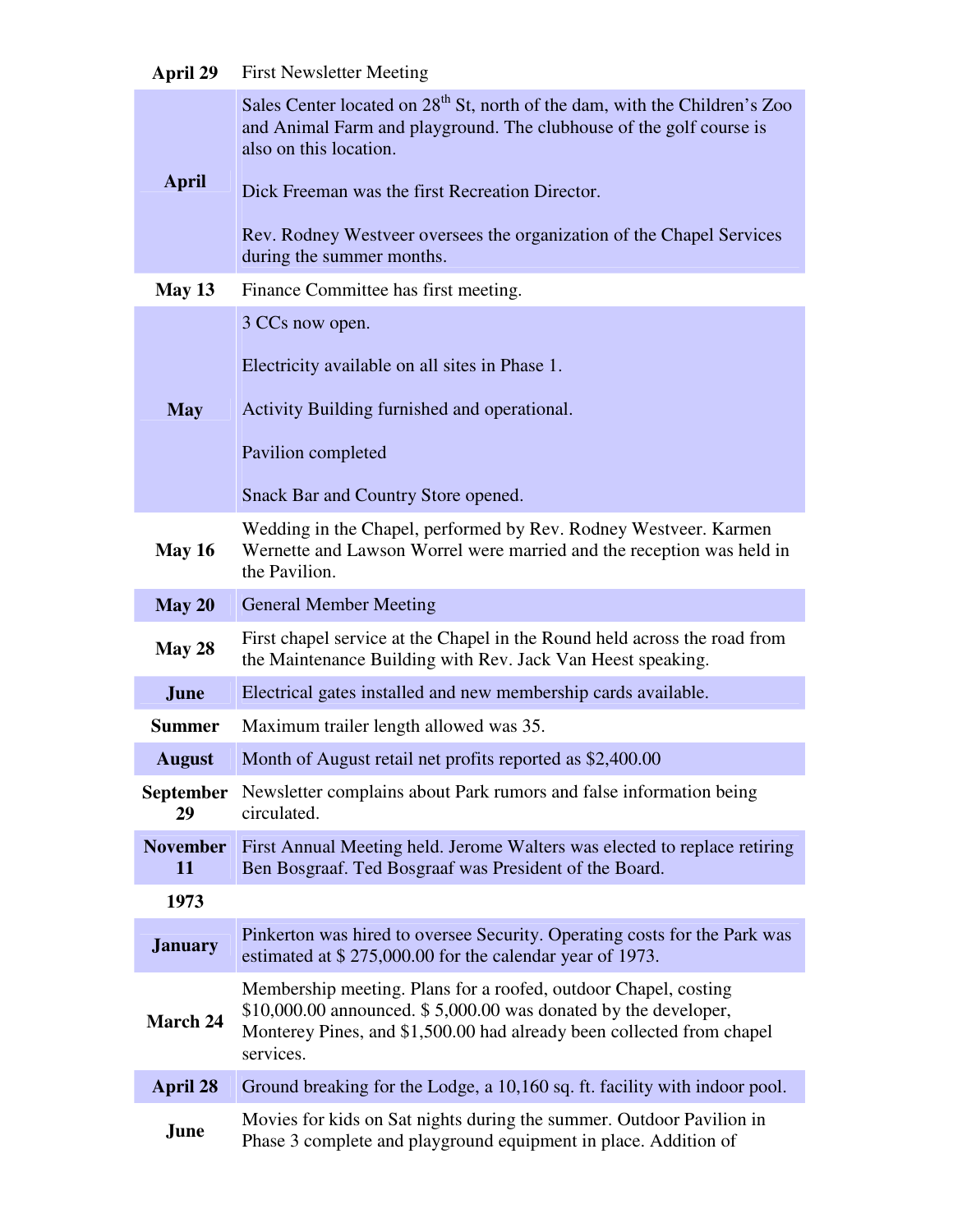horseshoes and volleyball to Phase 2 activity area. Administration Office moved out of the Country Store to the Maintenance Building on  $136<sup>th</sup>$  Ave. Nature trails in Phase 1 marked and weekly hikes scheduled for the summer. **July** Shuffleboard courts completed in Phase 1. Water flows over the dam. Dome chapel complete on the east side of the lake. First vacation Bible School with 100 kids attending. Horse corral completed. Tot center opened, but no babysitting service furnished by the park. **July 14** Phase 2 officially becomes a part of Sandy Pines **August 2** Phase 3 pool filled with 50,000 gallons of water and opened for swimming. **August 24** Island wedding with Peter Klouboucher and Barbara Chapman getting married. **November 10** Annual Meeting. Dues set for the year at \$100.00 because developer agreed to continue to subsidize the Park. Phillip Siegfried becomes the third Board Member. **1974 February** Cross Country Skiing trails open and 4 pair of skis available for rental. **March 1** Opening of Phase 4. A memberships set at \$6,495.00 **March** Westdale takes over the sale of memberships. **Spring** Roger Van Wieren bought and placed the  $1<sup>st</sup> 35$  trailer with an 8 x 4 tipout on his lot. A letter was sent from the Board to him which stated that tipouts were allowed. Permanent water hookups were allowed. **April 1** Opening of the Golden Onion and the indoor pool. Doug Strange was hired as Chef **May 11** First Meeting of Volunteer Security Force to supplement the Pinkerton Force. **May** Gene Vanderwell hired as Executive Director of Sandy Pines. **June 19** Ice cream truck to make the rounds of the park. **Summer** Members are encouraged to net 1 12 - 2 blue gills because there were so many that they could never grow to proper size. **August** Air conditioning completed for the Golden Onion and Country Store. **October** First Golf Outing at Monterey Golf Course **November**  Pinkerton Security replaced by Sandy Pines own security system. John **1** Zeeff was the first Security Chief. **November** Annual Meeting. Board Members increase from 3 to 5 with Ken Conrad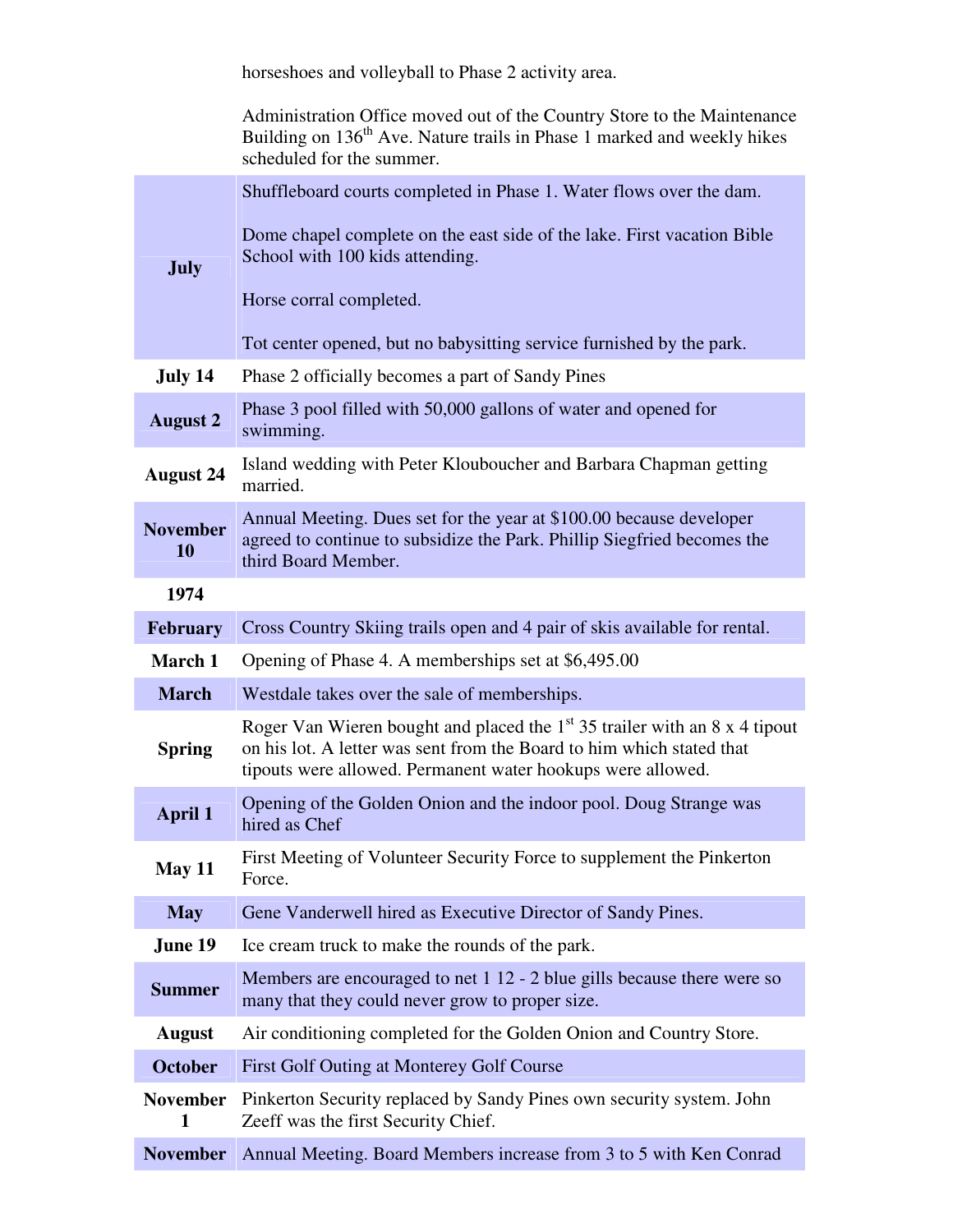| 9                    | and Al Visser being elected to three year terms and Ted Bosgraaf being<br>re-elected to a one year term.                                                                   |
|----------------------|----------------------------------------------------------------------------------------------------------------------------------------------------------------------------|
|                      | Dues set at \$140.00 for 1975.                                                                                                                                             |
|                      |                                                                                                                                                                            |
|                      | 1,200 campsites have been sold.                                                                                                                                            |
| <b>December</b><br>1 | First Sandy Pines Membership Calendar for sale at the paltry sum of \$<br>2.50                                                                                             |
| 1975                 |                                                                                                                                                                            |
| <b>January</b>       | New Recreation Office completed. It is located between the S.W. corner<br>of the Pavilion and the attached Convenience Center.                                             |
|                      | Roof on the Chapel caved in due to snow. Insurance didn't cover<br>replacement.                                                                                            |
|                      | First class of a 6 week course for women in the art of self defense- Judo                                                                                                  |
| <b>March</b>         | The old recreation office remodeled and is now the new Pre Teen Center<br>and movie room. It is to be used by children ages 8-12.                                          |
|                      | $C.C \# 8$ and $# 10$ to be completed in Phase 4.                                                                                                                          |
| <b>Spring</b>        | Double tipouts, with dimensions not to exceed 8 x 4 started appearing in<br>the Park.                                                                                      |
| <b>May</b>           | New Chapel completed at the cost of \$13,698.00 and paid entirely by the<br>members.                                                                                       |
| June                 | $142nd$ Ave. will be improved and resurfaced.                                                                                                                              |
| June 21              | Tethered hot air balloon rides \$1.00/person. Sign up limited to 50 people.                                                                                                |
| <b>Summer</b>        | 138 <sup>th</sup> Ave from Sandhill School up to the Golf Course will be paved.                                                                                            |
|                      | Newsletter reports electrical usage over budget and the Board requests the<br>members who have these items pay the following:                                              |
| <b>August</b>        | Golf carts \$15.00, Air Conditioners \$30.00, electric Heaters \$30.00,<br>Electric Hot Water Heaters \$30.00 from May thru September.                                     |
|                      | Rule Change: Only member/owner with a magnetic card or spouse with<br>and associate member card will be allowed to sign in guests at the gate.                             |
|                      | Annual Meeting. Ted Bosgraaf and Al Stremler elected to 3 year terms.                                                                                                      |
| <b>November</b><br>8 | Dues set at \$180.00 for general membership and \$140.00 for limited<br>membership.                                                                                        |
|                      | Budget discussion on the possibility of installing electric meters. Initial<br>cost was estimated at \$30.00/site plus the cost of additional staff to read<br>the meters. |
| <b>December</b>      | Jim Alkema hired to manage the Golden Onion.                                                                                                                               |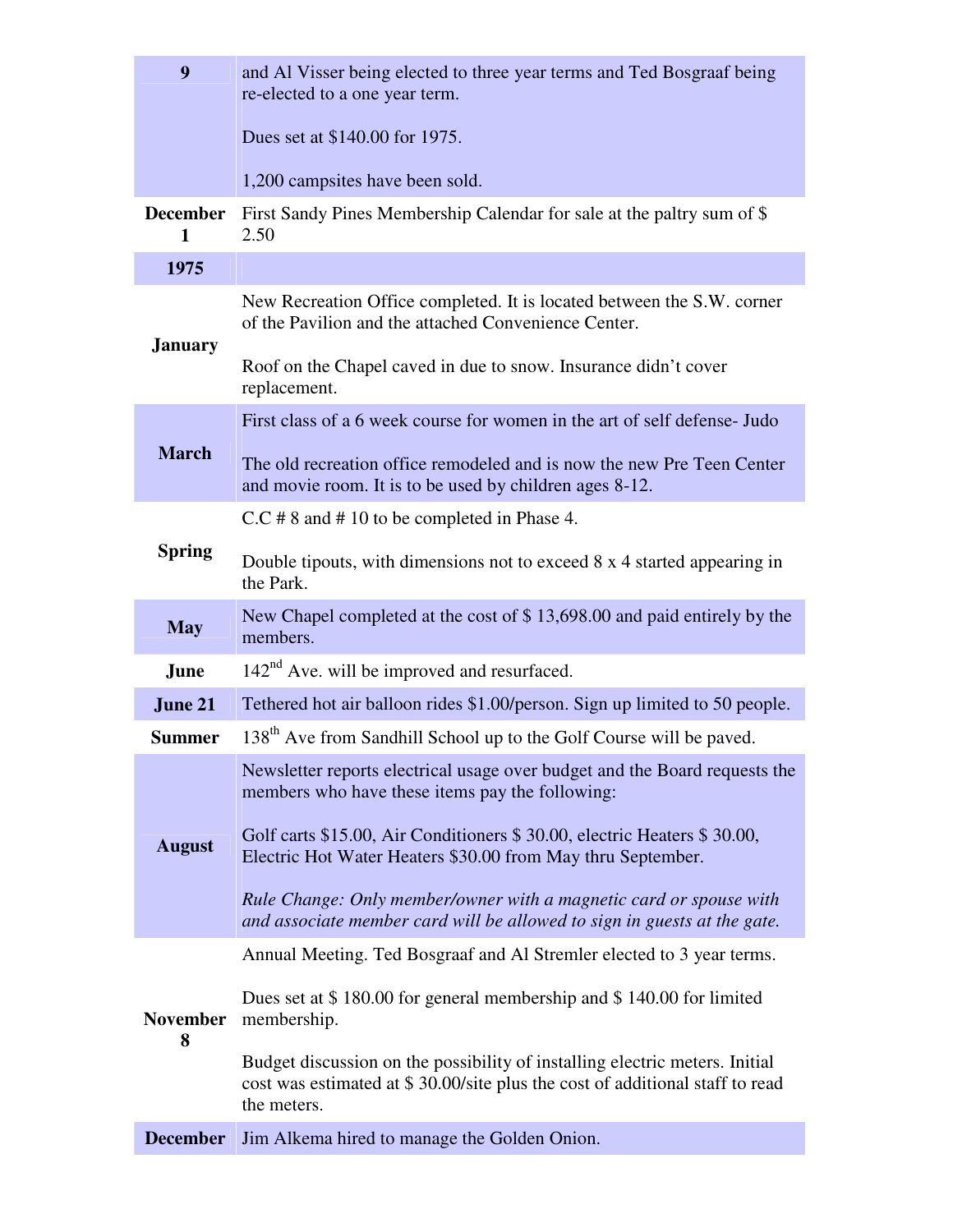| <b>Spring</b>         | Andy & Ginny DeJong are the new religious activities coordinators, but<br>still overseen by Rodney Westveer.                                               |
|-----------------------|------------------------------------------------------------------------------------------------------------------------------------------------------------|
| 1976                  |                                                                                                                                                            |
| May 15                | New addition to the teen center completed and the name Happy Shack<br>was chosen from the 15 entries. The contest winner was Robert Reynolds<br>site #842. |
|                       | NASA brings an exhibit to Sandy Pines and kids of all ages can build a<br>model rocket.                                                                    |
| May 30                | Construction of C.C $# 12$ , a solar facility to begin                                                                                                     |
| <b>August</b>         | Solar C.C #12 open and highlighted in the Newsletter.                                                                                                      |
|                       | Annual Meeting. Jim Vanden Berg elected to the Board.                                                                                                      |
|                       | Deed to phase 4 presented to the Board by Mr. Bosgraaf.                                                                                                    |
| <b>November</b><br>13 | General memberships increased to 2,370 from 2,300 and limited<br>memberships reduced from 500 to 40.                                                       |
|                       | Dues for 1977 set at \$ 200.00 for general membership and \$ 160.00 for<br>limited membership.                                                             |
|                       | Plans put in place for golf cart instruction for 12 to 16 year olds.                                                                                       |
| 1977                  |                                                                                                                                                            |
| <b>March</b>          | Construction of C.C #11 in Phase 5 with Laundromat facilities scheduled<br>to begin.                                                                       |
|                       | Ice cream store moved to the meeting room connected to the Laundromat<br>in phase 1.                                                                       |
| <b>Spring</b>         | Grocery store expanded by enclosing the 10 x 30 roof on the north side of<br>the store.                                                                    |
|                       | Tipouts on the trailers to remain 4x8 length.                                                                                                              |
|                       | Nature Center and trails being designed by Western Michigan University<br>students and staff for the south side of Phase 3.                                |
|                       | Don & Joni Steenbeck are religious coordinators.                                                                                                           |
| April 13              | Phase 5 deed to The Association.                                                                                                                           |
| April 26              | First wedding in the Golden Onion, with Roxanne Van Wieren marrying<br>Ed Edder.                                                                           |
| <b>May 27</b>         | Nature trails open in Phase 3 for guided tours.                                                                                                            |
| <b>August 6</b>       | The Back 40 miniature golf course is dedicated.                                                                                                            |
| <b>October</b>        | New Sandy Pines Security Chief is Les Portafka.                                                                                                            |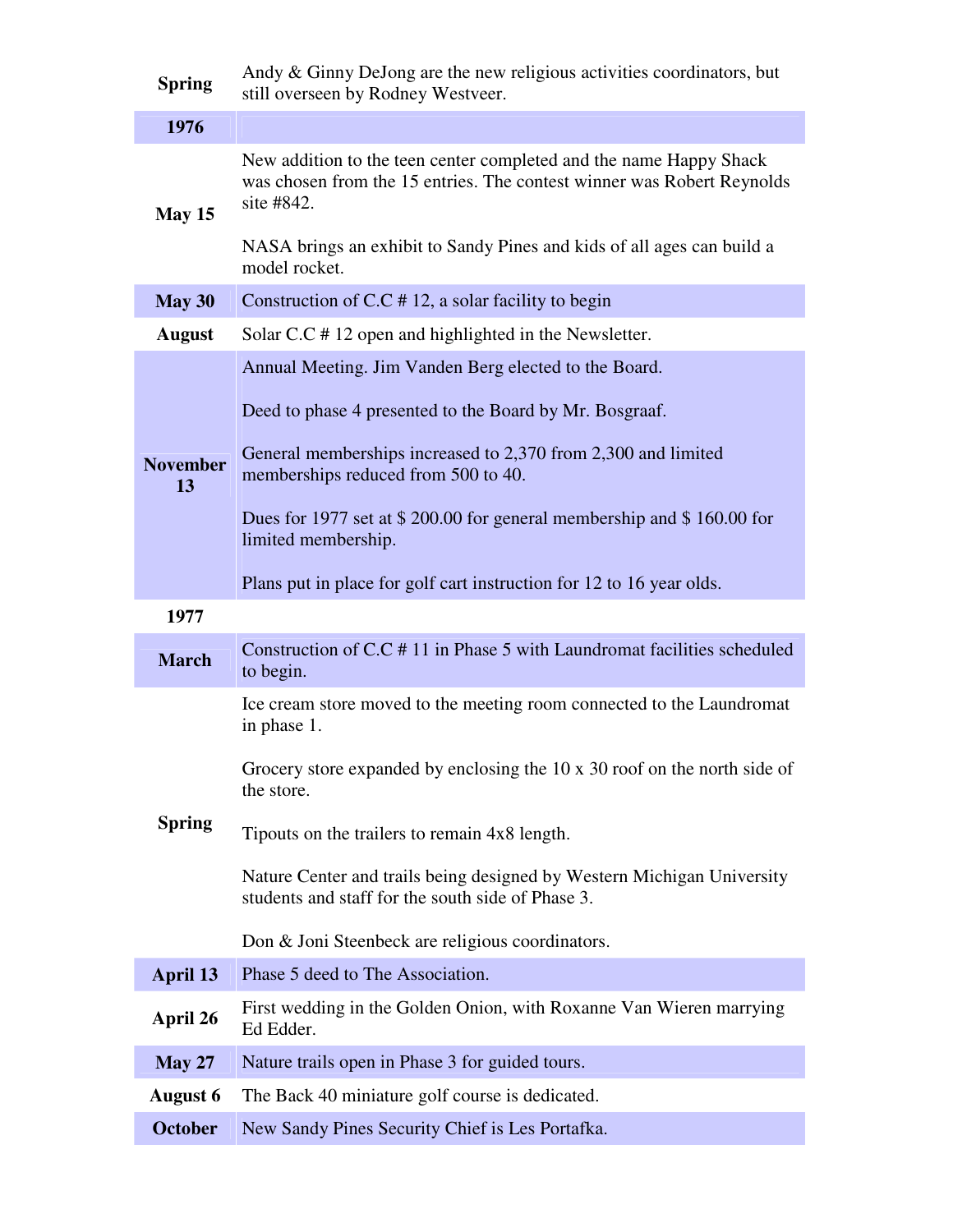| <b>November</b><br>5  | Annual Meeting. It was announced that Sandy Pines will no longer be<br>subsidized by the developer.                                                                                                                                                                                                                                                                                                   |
|-----------------------|-------------------------------------------------------------------------------------------------------------------------------------------------------------------------------------------------------------------------------------------------------------------------------------------------------------------------------------------------------------------------------------------------------|
|                       | Budget with dues set at \$272.00 for general membership and \$232.00 for<br>limited memberships DEFEATED                                                                                                                                                                                                                                                                                              |
|                       | Al Visser & Jerome Walters elected to the Board.                                                                                                                                                                                                                                                                                                                                                      |
| <b>December</b>       | Jerry Piotrowicz is the new manager of the Golden Onion.                                                                                                                                                                                                                                                                                                                                              |
| 1978                  |                                                                                                                                                                                                                                                                                                                                                                                                       |
| <b>January</b>        | Newsletter states that winter activities will be curtailed because of budget<br>cutbacks. C.Cs will be closed, no lifeguards will be at the pool, no<br>Newsletter, maintenance staff laid off and Happy Shack hours shortened.                                                                                                                                                                       |
|                       | Dues set at \$200.00 with special assessments to be set after Phase<br>meetings in February.                                                                                                                                                                                                                                                                                                          |
| April 22              | Special Membership meeting. Dues for 1978 were set at \$270.00 for<br>general membership and \$230.00 for limited memberships.                                                                                                                                                                                                                                                                        |
| July 28               | Gene VanderWall resignation as Executive Director became effective.                                                                                                                                                                                                                                                                                                                                   |
| <b>August</b>         | Robert Trapp was hired as the new Park Director at the salary of \$<br>18,000.00.<br>Decision was made to lease the management of the Country Store to an<br>independent contractor with the ice cream management to remain with<br>Sandy Pines.                                                                                                                                                      |
|                       | Core area parking turned into picnic area and playground.                                                                                                                                                                                                                                                                                                                                             |
| <b>October</b>        | Money raised by Adult Activities to put up lights in Phase 1 tennis courts<br>and to purchase windbreakers for Phase 4 courts.                                                                                                                                                                                                                                                                        |
| <b>November</b>       | Dick Freeman's resignation as Recreation Director becomes effective.                                                                                                                                                                                                                                                                                                                                  |
| <b>November</b>       | Western Michigan University takes over the recreation program, headed<br>by Phil Larsen.<br>Decision to keep all C.C.s open, but only 3 will have hot water and open<br>showers.<br>Laundromat in C.C. $# 11$ will be open in the winter.                                                                                                                                                             |
| <b>November</b><br>11 | Annual Meeting. Board of Directors goes from 5 to 7 members with<br>David Bernard, Forrest Rogers, Robert Brohan and Reynold Peterson<br>being elected. 3 will serve 3 year terms and the 4 <sup>th</sup> was elected for a 1 year<br>term.<br>The members voted to discontinue Sandy Pines Membership in Camp<br>Coast to Coast because of the cost and the lack of participation by our<br>members. |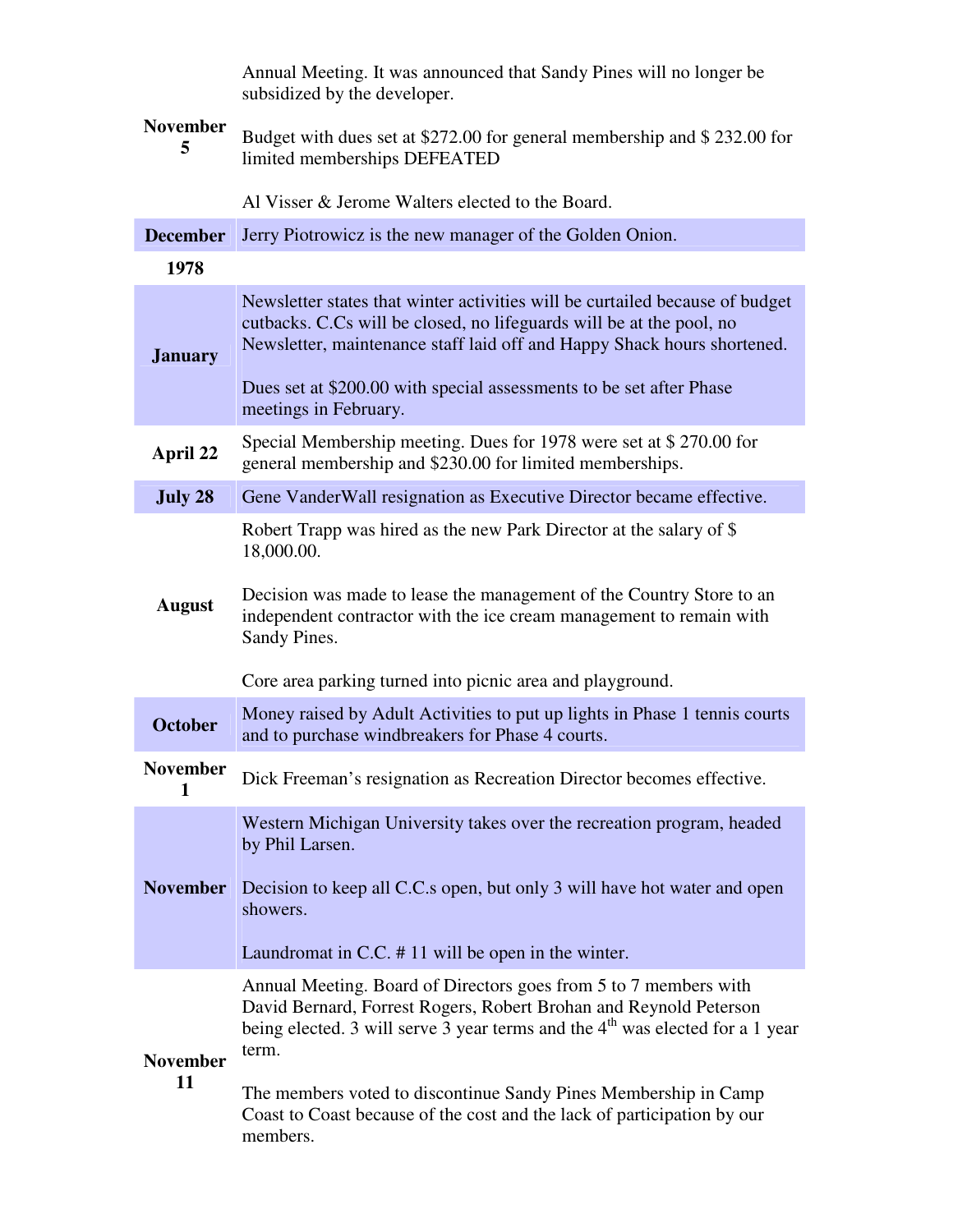Member requested that a study be made concerning the possibility of holding the Annual Meeting prior to Labor Day.

| 1979                 |                                                                                                                                                                                                     |
|----------------------|-----------------------------------------------------------------------------------------------------------------------------------------------------------------------------------------------------|
| <b>January</b>       | Dan Durham is the new Security Supervisor.                                                                                                                                                          |
|                      | Membership reaches 2,000.                                                                                                                                                                           |
| <b>March</b>         | Newsletter informs members that Jim VanBeek will operate the restaurant<br>under the name The Waters Edge.<br>Coast to Coast has agreed to allow Sandy Pines Members to continue their              |
|                      | membership on an individual basis with no additional outlay of funds by<br>the Association.                                                                                                         |
| <b>May</b>           | The newsletter lists Rod Westveer as Religious Coordinator and Richard<br>Stevens as youth leader for the summer.                                                                                   |
| June                 | Movies to be held Friday night at The Waters Edge and Saturday night at<br>the Phase 1 Ballfield.                                                                                                   |
|                      | September New Security Supervisor is Robert Zylestra                                                                                                                                                |
| <b>November</b>      | Annual Meeting. Gordon Nederveld and Ken Conrad are elected to the<br>Board.                                                                                                                        |
| 10                   | Dues are set at \$335.00 for general membership and \$295.00 for limited<br>memberships. \$10.00 of each members dues will be used to build a<br>reserve account for the replacement of our assets. |
| 1980                 |                                                                                                                                                                                                     |
| <b>January</b>       | Jeff Pettinga becomes new recreation director as contract with WMU not<br>renewed.<br>Jay Osterhouse hired to work on the Rec Staff.                                                                |
|                      | Concept of interim membership introduced as a means to bring in<br>potential members.                                                                                                               |
|                      | Monterey Golf Course not offering cross country skiing or rentals.<br>Members may ski on the golf course, but snowmobiles are forbidden.                                                            |
| <b>June</b>          | Gordon Waddilove to give direction to the summer religious program.<br>Dave & Bev Van Noord to work with young people.                                                                              |
| <b>November</b><br>8 | Annual Meeting. Maynard De Good, John Haines and Ray Haynes elected<br>Board.                                                                                                                       |
|                      | Robert Whitcomb was hired as new Park Director.                                                                                                                                                     |
|                      | Sandy Pines agrees to purchase the remaining interests of the Lake<br>Monterey Corp., which gives the Association title to Phase 5 and 7.                                                           |
|                      | Special Assessment of \$300.00 to each membership passed. Change of                                                                                                                                 |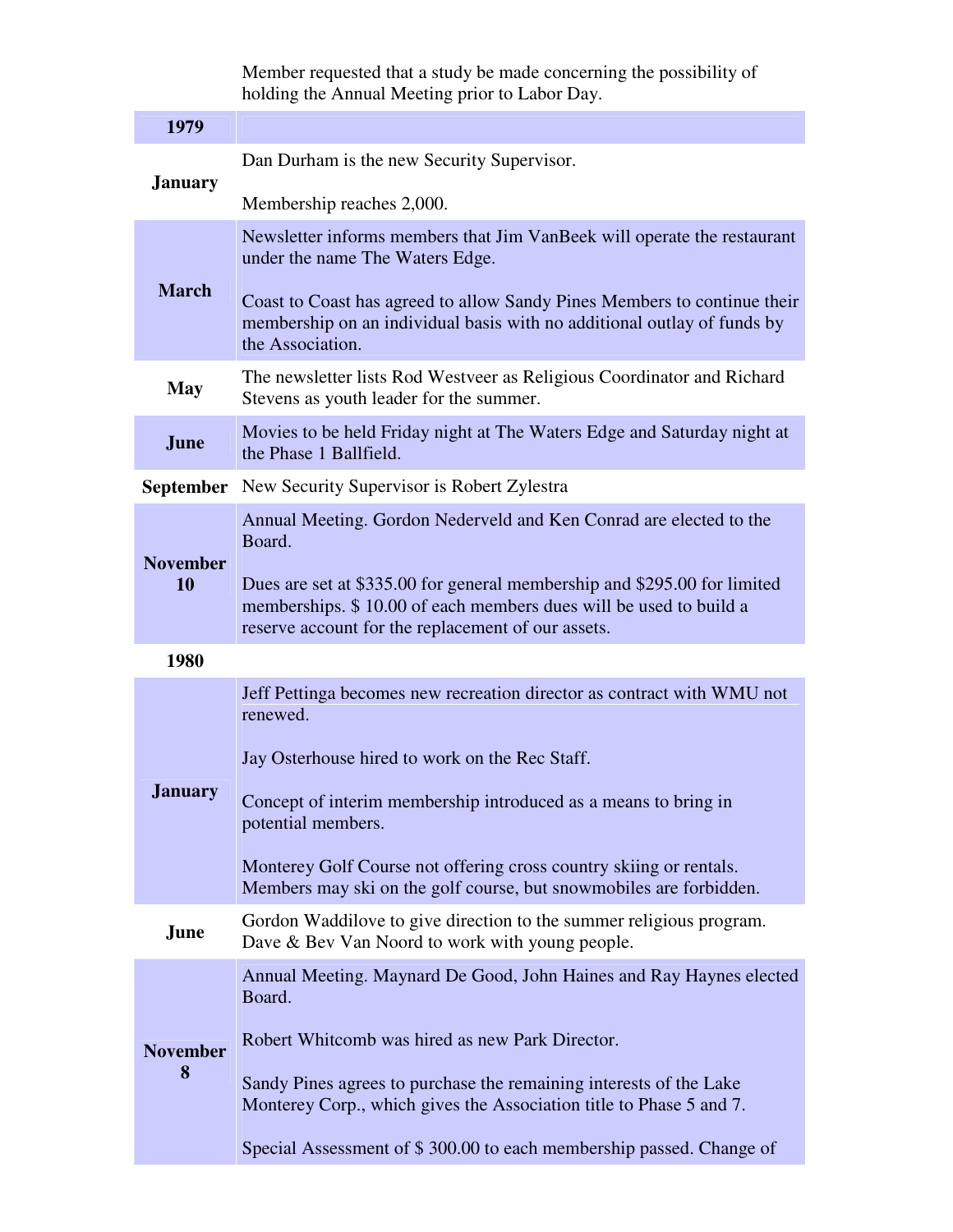|                  | fiscal year to October 1 to September 30 of each year. Dues set at \$<br>340.00 for the 9 month period from Jan 1 to Sept 30.                                          |
|------------------|------------------------------------------------------------------------------------------------------------------------------------------------------------------------|
| 1981             |                                                                                                                                                                        |
|                  | Newsletter informs the members that the new Bylaws are passed, which<br>gives the Board control and ability to do resale.                                              |
|                  | David Bernard resigns and Gunther Todter appointed to serve out his<br><b>February 3</b> term. Jeff Pettinga and Jim Brannon to run the recreation program.            |
|                  | Jeff Pettinga and Jim Bannon to run the recreation program.                                                                                                            |
|                  | Main gate to be moved over to the Administration Building entrance.                                                                                                    |
| <b>August 15</b> | Annual Meeting. Board Members elected Gunther Todter and LeRoy<br>Borchart to serve on the board.                                                                      |
|                  | Dues set at \$590.00                                                                                                                                                   |
| <b>October</b>   | Gordon & Esther Waddilove leave as Religious Coordinators and Dave<br>and Bev Van Noord go full time.                                                                  |
|                  | 5 C.C.s to be open in the winter, including the one in the Pavilion.                                                                                                   |
| October 13       | Consumers Power Company writes to Sandy Pines to inform us that we<br>are not allowed to install individual meters so it would be useless to<br>prepare cost estimate. |
|                  | Newsletter informs members that Ray Haynes has resigned from the<br>Board and Arlene Robinson is appointed to fill the vacancy.                                        |
| <b>December</b>  | Doug Cogswell is hired as full time accountant and office manager.                                                                                                     |
|                  | Board Meetings changed to the $3rd$ Friday of every month.                                                                                                             |
| 1982             |                                                                                                                                                                        |
| <b>February</b>  | 2 tip outs, with one not to exceed 15 in length and the other not to exceed<br>8 in length. Maximum floor area not to exceed 320 sq. ft.                               |
|                  | Cement boat launch pad by the dam completed.                                                                                                                           |
|                  | Diving boards removed from the swimming pools on recommendation of<br>our insurance company.                                                                           |
|                  | Jeff Pettinga and Jay Osterhouse are Recreation Directors.                                                                                                             |
| April            | Robert Hey hired as Sales Manager to do sale and resales for Sandy Pines.                                                                                              |
|                  | Office is in the old ice cream parlor.                                                                                                                                 |
| <b>May</b>       | Restaurant management taken over by Sandy Pines. Name changed to<br>Sandy Pines Restaurant. Doug Strange hired as Chef                                                 |
| <b>August</b>    | Annual Meeting. Dick Gritter and Roger Quakelaar elected.                                                                                                              |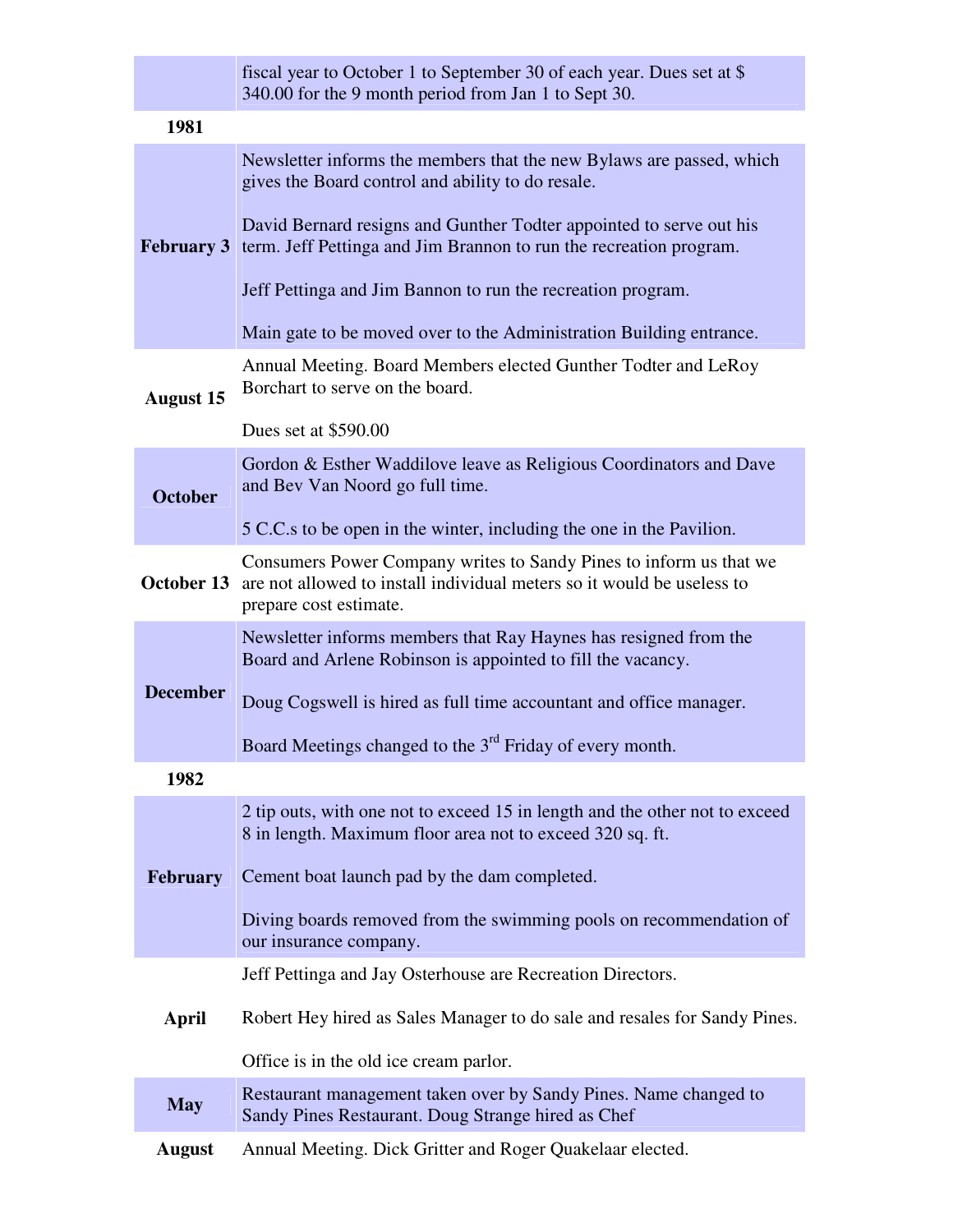Dues \$510.00.

|                        | Proposals to repair electric, shore up the Island and drop our participation<br>in Coast to Coast passed.                                  |
|------------------------|--------------------------------------------------------------------------------------------------------------------------------------------|
| <b>October</b>         | Because the wording on the ballot led to confusion, membership in Coast<br>to Coast will be retained for 1983.                             |
|                        | Long range Committee established by the Board.                                                                                             |
| 1983                   |                                                                                                                                            |
| <b>January</b>         | Jay & Carolyn Osterhouse take over the Recreation Department.                                                                              |
|                        | Doug Bailey is new Security Chief.                                                                                                         |
| <b>May</b>             | Doug Cogswell hired as Park Director.                                                                                                      |
| July 15                | Total sprinkling ban in all phases.                                                                                                        |
|                        | Annual Meeting. Ron Nederveld, Arlene Robinson and Mike DeGood<br>elected.                                                                 |
| <b>August 15</b>       | Dues set at \$510.00                                                                                                                       |
|                        | Proposal # 2 to continue our membership in Coast to Coast passed.                                                                          |
|                        | The Board voted to being selling repossessed memberships at a fair<br>market orice.                                                        |
| <b>September</b><br>16 | Decision made to move the main gate back to its original position by<br>spring $1984$ .                                                    |
|                        | Phase 4 gate and the gate by Administration Building to be attended in the<br>summer of 1984.                                              |
| 1984                   |                                                                                                                                            |
| <b>January</b>         | Committees listed at this time. Membership, Personnel, Programs and<br>Operations, Environmental, Public Relations, Finance and Long Range |
| <b>Spring</b>          | Full slide out for the trailer permitted, with the depth of the slide out not<br>to exceed 4.                                              |
| May 18                 | The Board allows 10 foot porches and 11 foot awnings to be placed on<br>site                                                               |
| June                   | Chuck Russel hired as Park Director and Ron Van Singel as Assistant<br>Park Director.                                                      |
|                        | Phase 4 gate no longer attended.                                                                                                           |
| <b>July</b>            | Sandy Pines Restaurant will be managed by Irwin Grysen, who is<br>responsible for the Country Store.                                       |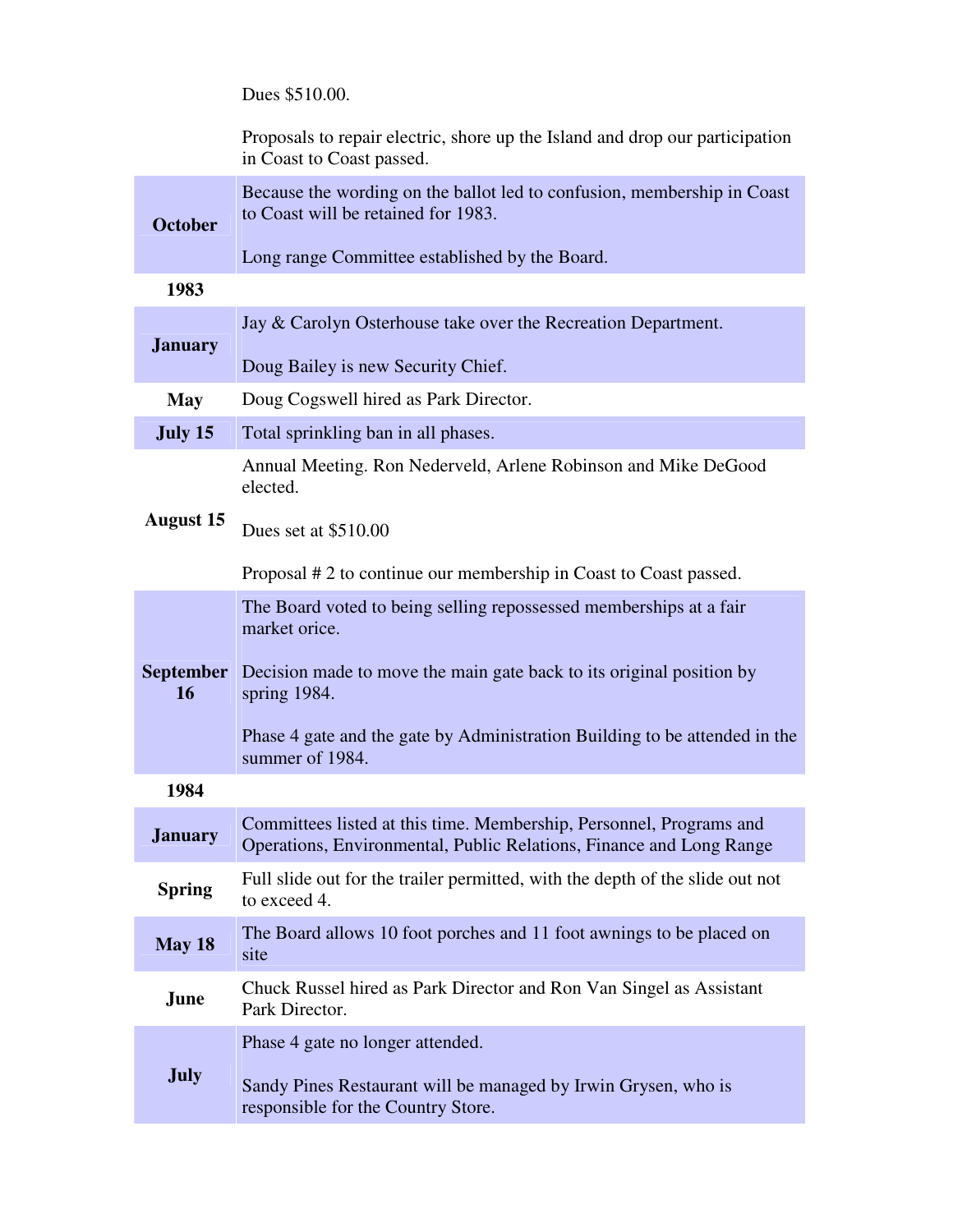| <b>August 25</b>      | Annual Meeting. Carl Lynema and Chris Haan elected to the board.                                                                                                                                                                                                                  |
|-----------------------|-----------------------------------------------------------------------------------------------------------------------------------------------------------------------------------------------------------------------------------------------------------------------------------|
|                       | Budget with dues set at \$540.00 defeated.                                                                                                                                                                                                                                        |
| <b>September</b>      | Committee structure overhauled. Committees under Board direction<br>include: Personnel, Public Relations, Programs and Operations, Grounds<br>and Maintenance, Rules, Environmental, Sales, Volunteer Security,<br>Grievance and Professional Advisory.                           |
| <b>October</b>        | Window put in lakeside wall of the Snack Bar.                                                                                                                                                                                                                                     |
| <b>December</b>       | Special Membership Meeting. Budget assessment failed.<br>Dues set at \$510.00                                                                                                                                                                                                     |
|                       | Bob Heys resigns as Sales Manager.                                                                                                                                                                                                                                                |
| 1985                  |                                                                                                                                                                                                                                                                                   |
| <b>January</b>        | Irwin Gryson manages Country Store on weekends but is looking for<br>other employment.                                                                                                                                                                                            |
| April 19              | At the Board Meeting, Programs and Operations recommends changing<br>the name of the restaurant back to The Golden Onion.                                                                                                                                                         |
| May 10                | Special Assessment of \$30.00 passed for water management. This<br>includes putting in domestic wells in Phases $4 \& 5$ , a golf course lake<br>pump as well as one in Phases $2 \& 4$ , and an engineers report on the lake.                                                    |
| May 17                | Grand Opening of the Country Store, with expanded supply of groceries<br>, camping supplies and Hudsonville Ice Cream.                                                                                                                                                            |
| <b>May</b>            | Construction begins on a new security building at the Main Gate.<br>On Memorial Weekend, a truck load of flowers and shrubs will be<br>brought into the Park. Top soil, peat moss, and other items will be for sale<br>at a reduced cost.<br>Marty Linton hired as Sales Manager. |
| June                  | Ruth Bowman hired as manager of the Snack Bar and Ice Cream Parlor.                                                                                                                                                                                                               |
| June 30               | The Golden Onion, owned and operated by Sandy Pines, open Fri & Sat<br>only.                                                                                                                                                                                                      |
| <b>July</b>           | The Golden Onion open Thurs Sunday and operated by Ted Toering.                                                                                                                                                                                                                   |
| <b>August</b>         | The Golden Onion now open Tuesday Sunday.                                                                                                                                                                                                                                         |
| <b>August 17</b>      | Annual Meeting. Jim Brouwer and Larry Shoemaker elected to the Board.<br>Dues set at $$530.00$<br>Proposal $# 2$ for a fixed asset and capital assessment of \$<br>55.00/membership defeated.                                                                                     |
| <b>December</b><br>29 | Last day of operation of The Golden Onion for the year. Closed until<br>March 21, 1986.                                                                                                                                                                                           |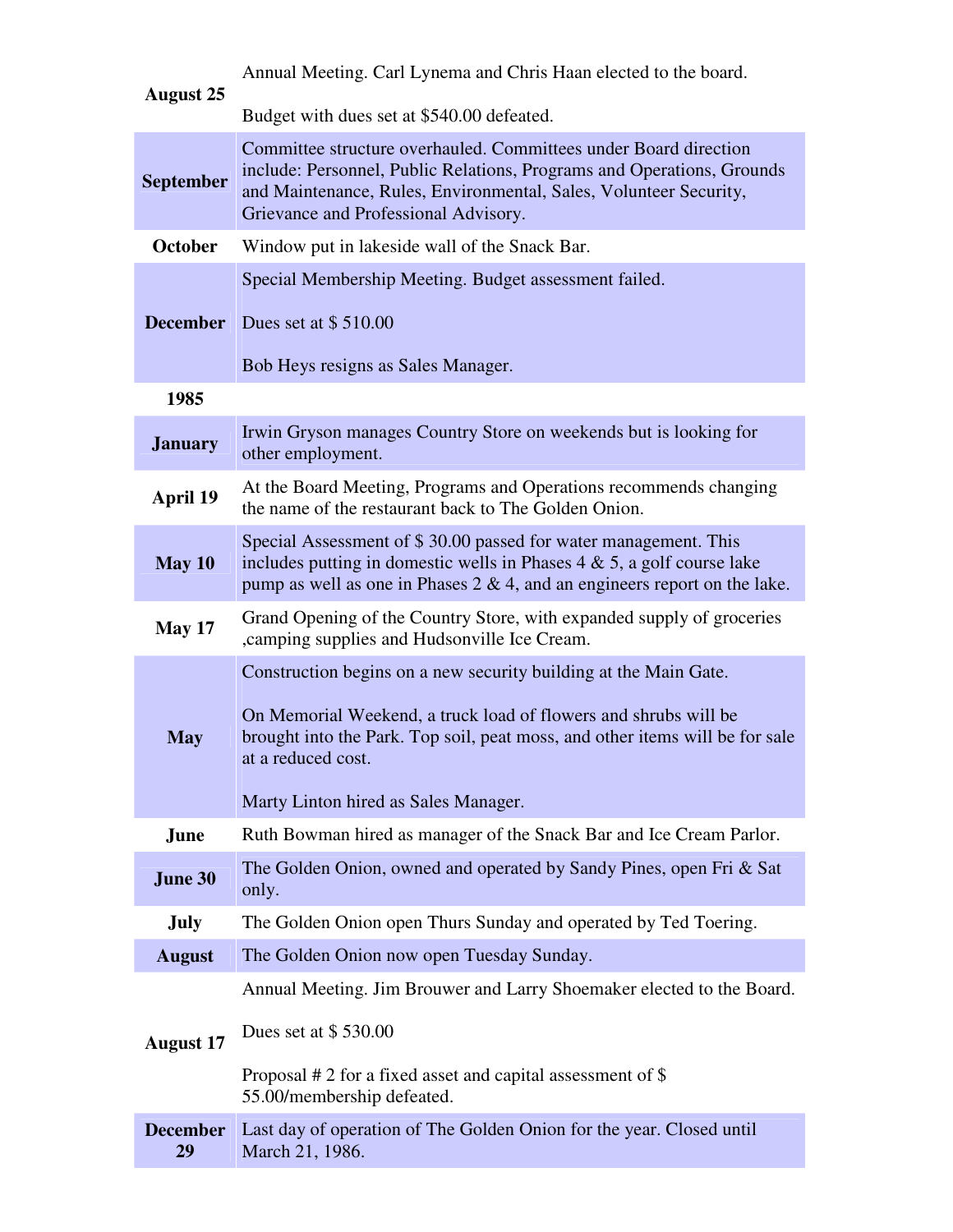| 1986             |                                                                                                                                                                                                                                                                                      |
|------------------|--------------------------------------------------------------------------------------------------------------------------------------------------------------------------------------------------------------------------------------------------------------------------------------|
| <b>January</b>   | Steve Deyarmond hired as new Chief Ranger.                                                                                                                                                                                                                                           |
| <b>February</b>  | New Sales Center is now located directly across from the Main Gate.                                                                                                                                                                                                                  |
| <b>March 21</b>  | Opening of The Golden Onion for weekends only during the spring.<br>Mothers Day Buffet by reservation only.                                                                                                                                                                          |
| <b>Spring</b>    | Mike Young hired as Recreation Director.                                                                                                                                                                                                                                             |
| April 24         | Because of concern expressed in a letter to Sandy Pines by our insurance<br>carrier on this date, plans made to remove swimming platforms from the<br>lake.                                                                                                                          |
| June             | The Country Store taken out from the Snack Bar and moved up the hill to<br>the former sales office building that is connected to the Laundromat.<br>Country Store is named Goods & Goodies.                                                                                          |
| July 1           | Ken Vancamp is hired as Sales Manager                                                                                                                                                                                                                                                |
| <b>August 16</b> | Annual Meeting. Ron Nederveld, Ed Verhoeven and Henry Vandenbroek<br>elected to the Board.                                                                                                                                                                                           |
|                  | Dues are set at \$560.00 proposal # 2 for a fixed asset assessment of \$<br>70.00 defeated.                                                                                                                                                                                          |
| <b>August 23</b> | First Christmas in August celebrated                                                                                                                                                                                                                                                 |
| 1987             |                                                                                                                                                                                                                                                                                      |
| <b>March 20</b>  | The Board approved paving of 3 miles of roads in the Park, financed for<br>10 years from money budgeted for dust control.                                                                                                                                                            |
|                  | Trailer size set at a maximum allowed 400sg. Ft. gross floor area.                                                                                                                                                                                                                   |
| April            | The Board approved the paving of the parking lot at the Sales Office.                                                                                                                                                                                                                |
| <b>May</b>       | Ceil Hill is listed as Manager of Goods and Goodies.<br>Park & Garden service building is proposed and built to be paid for from<br>money received from winter storage of golf cart, boat and other retail<br>items so as not to increase members dues.<br>New C.C. bulletin boards. |
|                  | Precinct voting available for the $1st$ time.                                                                                                                                                                                                                                        |
| <b>August 15</b> | Annual Meeting. Russ De Vette and Kathleen Pietras elected.<br>Dues set at \$635.00. \$36.00 assessments passed to be used to repair<br>buildings, electrical wiring and purchase new equipment. Grounds repair<br>proposal defeated.                                                |
|                  | Membership approved an adjustment to the general operating budget<br>annually by a factor not to exceed COLA.                                                                                                                                                                        |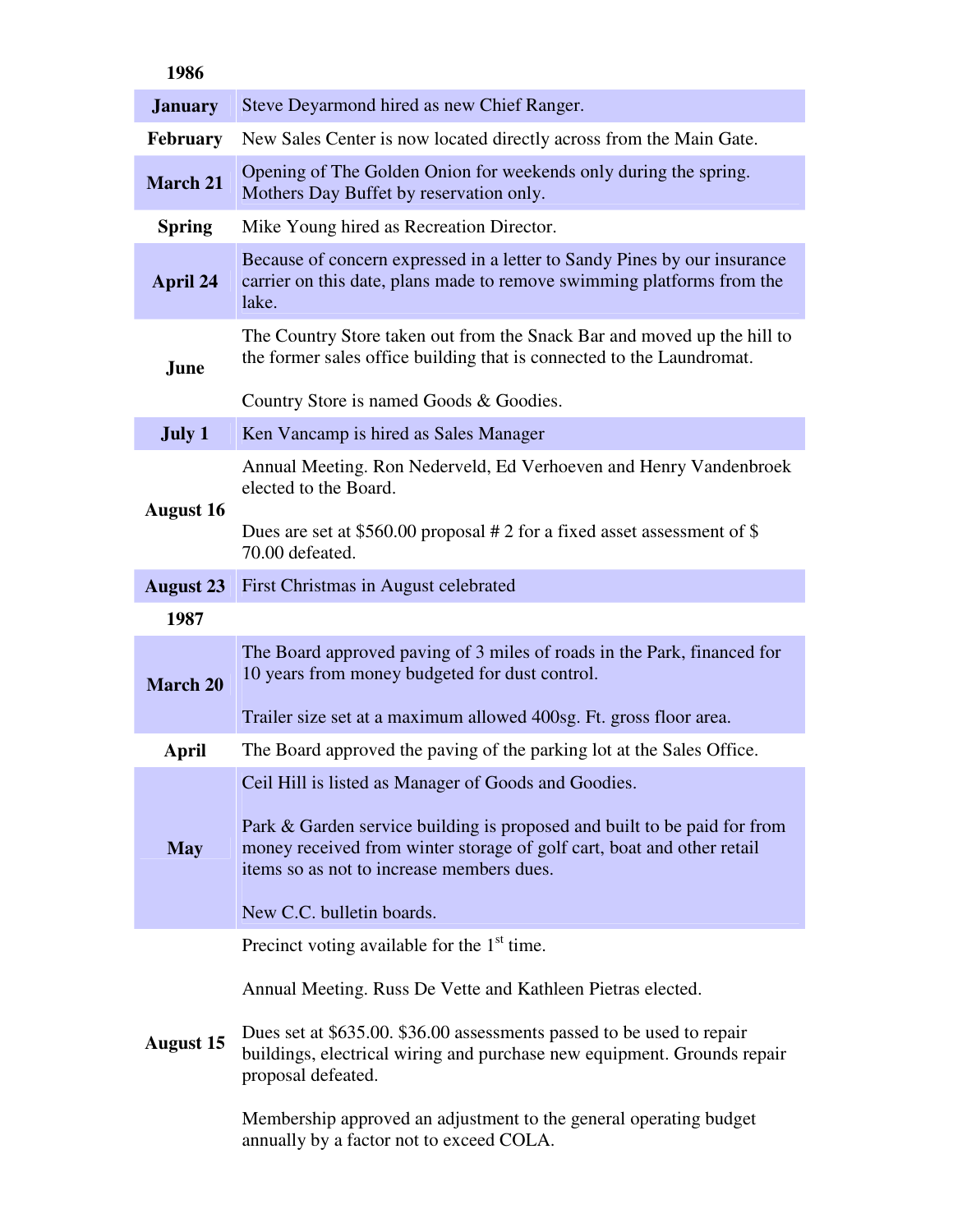| <b>August</b>          | The Board gives members in Phase $3 \& 4$ permission to remove dead<br>branches from pine trees up to a height not to exceed 7 feet, to reduce fire<br>threat and improve tree health.<br>Board policy openly stated that associate members 18 or over could                                                                    |
|------------------------|---------------------------------------------------------------------------------------------------------------------------------------------------------------------------------------------------------------------------------------------------------------------------------------------------------------------------------|
|                        | receive special permission to sign in guests.                                                                                                                                                                                                                                                                                   |
| <b>September</b>       | Roger Quakelaar appointed Jim Brouwers term.                                                                                                                                                                                                                                                                                    |
|                        | Volunteer Security Committee disbanded.                                                                                                                                                                                                                                                                                         |
| 1988                   |                                                                                                                                                                                                                                                                                                                                 |
| <b>February</b><br>19  | Board reaffirms original Rule Book policy to allow only members the<br>privilege of singing in guests, because of past abuses with associate sign<br>in of guests.                                                                                                                                                              |
| <b>May</b>             | New Membership Service Office established at the Administration<br>Building to handle permits, pumpouts and other member services.                                                                                                                                                                                              |
| May 20                 | Board establishes concept of Business Affairs Coordinator and Marketing<br>Coordinator to replace and expand the old position of Assistant Park<br>Director, as we attempt to respond to the increasing demands on<br>Administration.                                                                                           |
|                        | Bio-degradable bags for leaves required.                                                                                                                                                                                                                                                                                        |
| June                   | Sprinkling ban imposed.                                                                                                                                                                                                                                                                                                         |
| <b>July</b>            | Board approved concept of retail mall as a way to expand Goods and<br>Goodies and to upgrade laundry facilities and as a means to expand and<br>thus increase the potential retail income for the park. Increased revenue<br>from retail sales will keep members dues from escalating as rapidly.                               |
| <b>August 20</b>       | Annual Meeting. Ralph Valentine and Eugene McBride elected to the<br>Board.<br>Dues set at \$660.00 with member approval.<br>Assessments for C.C. repair, new drinking water well in Phase 5 and<br>electrical repairs passed.<br>Ranger program and boat launch repair proposals defeated.<br>Total dues for the year \$693.50 |
| September              | Retail Center approved. Construction to begin with planned opening April<br>1989.                                                                                                                                                                                                                                               |
| <b>September</b><br>30 | Chuck Russell retires as Park Director and Ron Van Singel becomes new<br>Park Director.                                                                                                                                                                                                                                         |
| <b>November</b>        | Lisa Bradley and Jim Martin hired as Executive Secretary and Business<br>Affairs Coordinator.                                                                                                                                                                                                                                   |
| 1989                   |                                                                                                                                                                                                                                                                                                                                 |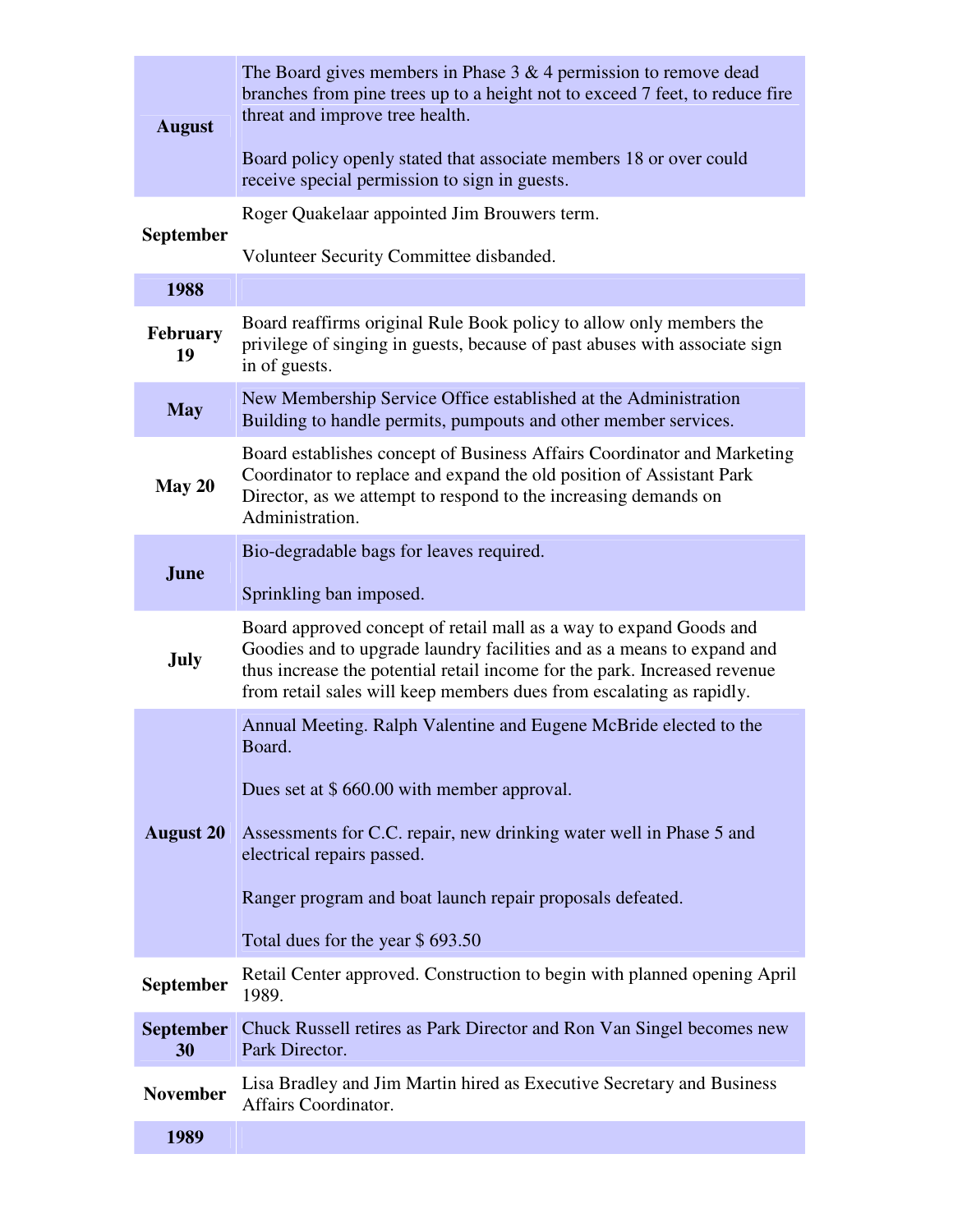|                  | <b>January 21</b> Special Meeting called to air concerns about the Retail Center.                                                                                                                       |
|------------------|---------------------------------------------------------------------------------------------------------------------------------------------------------------------------------------------------------|
| <b>March 7</b>   | Carolyn Osterhouse hired as Marketing Coordinator.                                                                                                                                                      |
| April            | New membership list and events calendar for sale at the price of \$4.50.                                                                                                                                |
|                  | Ted Boersen hired as Park Inspector.                                                                                                                                                                    |
| <b>May</b>       | Retail Service Center opened. Stores include Goods & Goodies, laundry,<br>beauty shop and the all purpose room.                                                                                         |
| June             | Grand Opening of Hilltop Ice Cream and Pizza Parlor located in the old<br>Laundromat/Goods & Goodies building.                                                                                          |
| <b>July</b>      | Chapel addition and sign finished                                                                                                                                                                       |
| <b>August</b>    | Nature trails in phase 3 redone, with benches and split rail fence placed<br>along the trail. Trees, plants and terrain classified, with much of the work<br>being done by Bob Caravan and volunteers.  |
|                  | Annual Meeting. Jerry Schutte, Glen Pettigrove and Dirk Bender elected<br>to the Board.                                                                                                                 |
|                  | Dues set at \$696.00 with assessments totaling \$18.00 passed. Approved<br>assessments were for electrical upgrade and roof repair.                                                                     |
| <b>August 19</b> | Development of Capital Trust Fund and the development of Phase 6<br>turned down by the members.                                                                                                         |
|                  | Also defeated were proposals for health care benefits and minimum wage<br>increase contingency funds, the hiring of additional staff member, shower<br>panel upgrade and the repair of the boat launch. |
|                  | Fireworks moved from the 4 <sup>th</sup> of July weekend to Christmas in August<br>weekend in order to get a better price and qualified operators.                                                      |
|                  | <b>September</b> Mike Young resigned as Recreation Director                                                                                                                                             |
| 1990             |                                                                                                                                                                                                         |
| <b>January</b>   | Jane Lockwood hired as Recreation Director.                                                                                                                                                             |
|                  | Car Wash opens in retail center.                                                                                                                                                                        |
| <b>April</b>     | Telephone and Cable TV almost complete for Phases $4 \& 5$ .                                                                                                                                            |
|                  | Snack Bar renamed Lakeside Cafe, some remodeling is done and new<br>curtains are made.                                                                                                                  |
| <b>May</b>       | Paving of the parking lot at the retail center completed and gas pumps are<br>operational in the service island.                                                                                        |
| May 18           | The Board made major changes in the point system relating to rules and<br>violations.                                                                                                                   |
| <b>May 26</b>    | Special Membership meeting. Capital Trust Fund concept and the<br>development proposal for Phase 6 passes.                                                                                              |